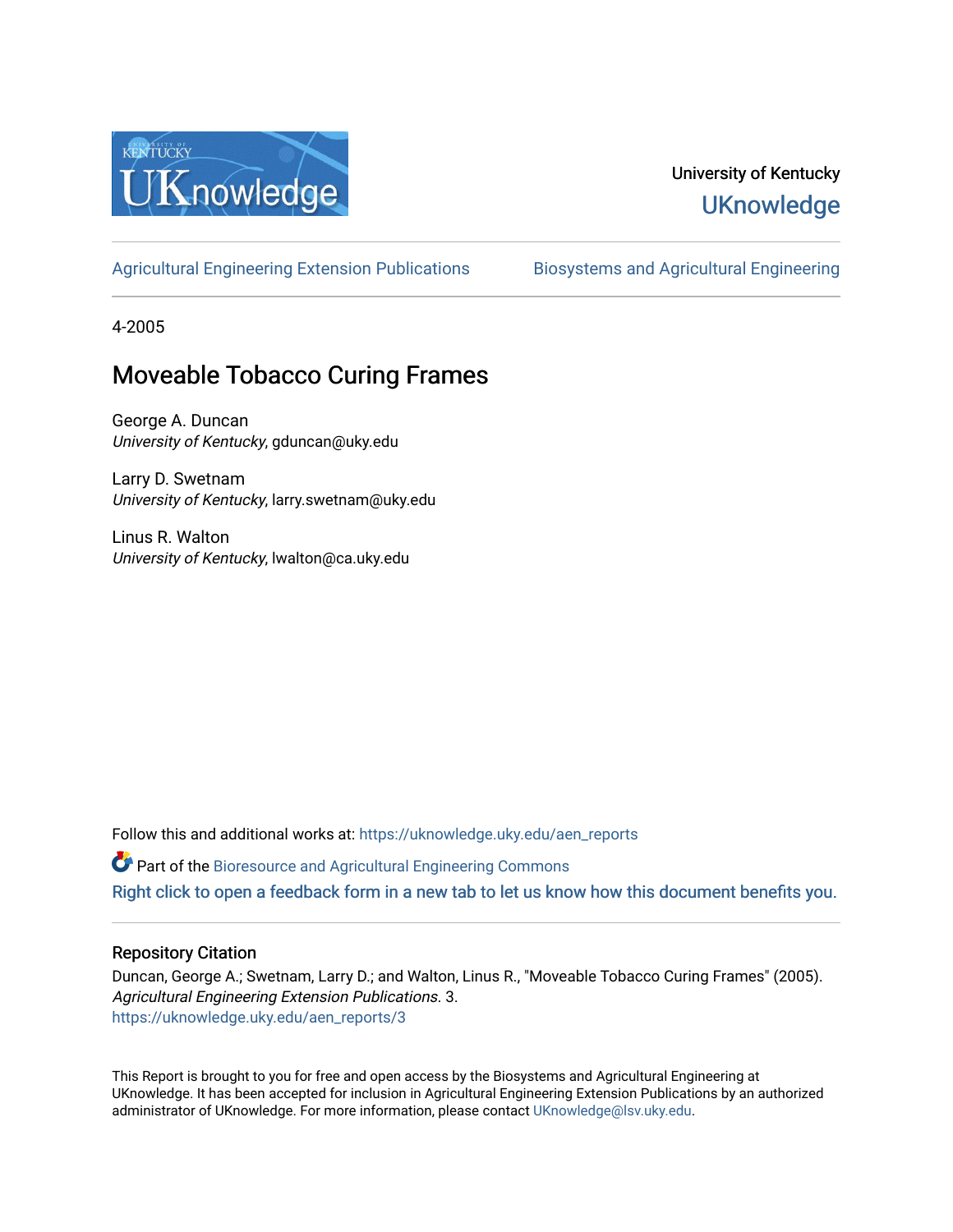# **THE COOPERATIVE EXTENSION SERVICE**

⊕

# **Moveable Tobacco Curing Frames**

*George Duncan, Larry Swetnam, and Linus Walton*

Moveable (or portable) curing frames offer the tobacco grower another option for successfully reducing labor and costs for producing air-cured tobacco. Reducing labor and costs is essential to continuing profitable tobacco production.

Two designs that use the cantilever-beam concept for supporting two rails of stick tobacco on a central beam are shown and explained in this publication. Further details of construction and covering are shown in the following drawings.

#### **Advantages**

Low-cost, low-labor, sturdy, and moveable tobacco curing frames have been studied extensively by agricultural engineers at the University of Kentucky for many years. As a result of these studies, moveable curing frames have been shown to:

- provide a means of reducing the curing structure and labor costs,
- cure tobacco equivalent to normal barn curing, and
- offer a means of being located close to the field.

Being able to locate the curing frames close to the field reduces transport time during the busy harvest period. Filling directly from the stick row reduces conventional loading and unloading time and expense. Working at ground level eliminates the dangers of climbing and working on tier rails in the tall barns.

#### **Precautions**

⊕

Moveable curing frames have some additional weather risks that can be minimized by diligent application and management of the plastic and by anchoring the frames against high winds. These frames *must be anchored or protected* against the strong winds of fall weather.



**Figure 1.** Tobacco cured in moveable curing frames.

#### **Managing the Plastic**

Covering the structure with plastic is a task similar to covering a post-row structure. It is a good idea to choose a day with calm winds and to have three to four helpers on hand.

Although 4-mil plastic was used in this experiment, further experiments showed that the tougher 6-mil black plastic would be worth the extra cost to be more resistant to tearing. The top edges at the ends of the frames need some form of protection to help reduce stress points and tearing of the plastic. Use small pieces of folded plastic or other soft material to form and attach a padded cover over the wood edges.

#### **Anchoring the Frames**

One way to anchor the frames against high winds is to drive a 2x2x18-inch stake, or similar size pipe, at the edge of the base of the frames on the side *from which the winds are expected to blow* and use double or triple strands of plastic-type baler twine to secure the post and rail of the frame to the stake at ground level as shown in the drawings. Plastic baler twine is recommended over the sisal types, as other studies have shown that the stranded sisal type baler twine unraveled and failed during the fall period of continual wind forces on the twine. One anchor per frame was adequate for some winds in subsequent years, but an anchor per leg of the frames is more assured of anchoring in moist soil during heavy rains and strong winds.

Double-strand twine is recommended over the nailing strips, unless the nailing strips are secured with 4d to 6d deformed shank nails.

#### AGRICULTURE & NATURAL RESOURCES . FAMILY & CONSUMER SCIENCES 4-H/YOUTH DEVELOPMENT . COMMUNITY & ECONOMIC DEVELOPMENT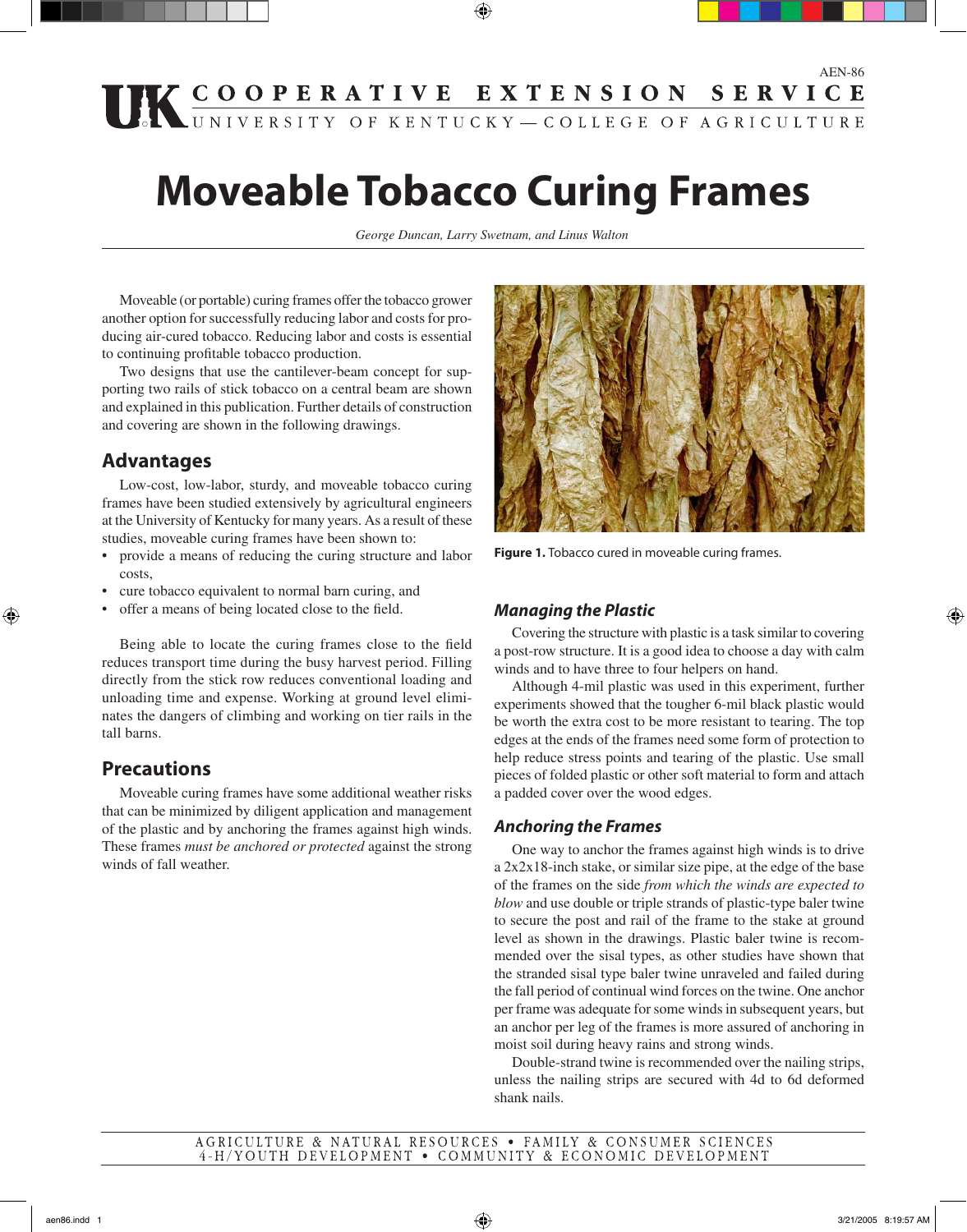#### **Frame Designs**

Two moveable curing frame designs were tested at the University of Kentucky Woodford County Research Farm in the fall of 1996. They included a basic design (Figures 2-5) and a bowtop design (Figures 6-9). These frames were based on a similar design first tested in 1983-84 studies (Walton et al., 1985).

#### **Basic Design**

The basic frame design consists of three 14-foot 2x4s nailed to the edge of two 8-foot 2x6 legs to form the cantilever stick support beam. A 6-foot 2x6 base was nailed to the bottom end of the 2x6 legs to provide a free-standing frame. Two 2x4s were nailed across the top ends of the 2x6 legs to provide a lifting rail and plastic support members (see notes about using screws and reinforcements for this attachment). These lifting members enabled a tractor front-loader rated for 1,200- to 1,500-pound loads to move empty and filled frames.

The smaller bottom tines of a round bale mover on a frontmounted tractor loader were successfully used to move the frames in this study. (*Note*: The tines need to be fully extended under the top lift members to avoid bending the tines. Do not lift out on the end of the small tines.)

One group of 20 frames of the design shown in Figure 2 were transported to the field with the tractor loader and filled directly from the stick rows of tobacco. After all were filled, the frames were moved to a nearby sod area and aligned end to end as shown at Figure 3.

A poly rope was stretched across the top of each row of frames to help support the plastic covering between frames. In this experiment, 4-mil black plastic was used to cover the frames about one week after filling and before any rain. New recommendations suggest using 6-mil black plastic for more strength. The plastic was secured to the frames with plastic baler twine looped over, around, and under the frames and tied to the support members.

**Figure 2.** Basic design, moveable tobacco curing frame.



⊕

 $\textcircled{\scriptsize{+}}$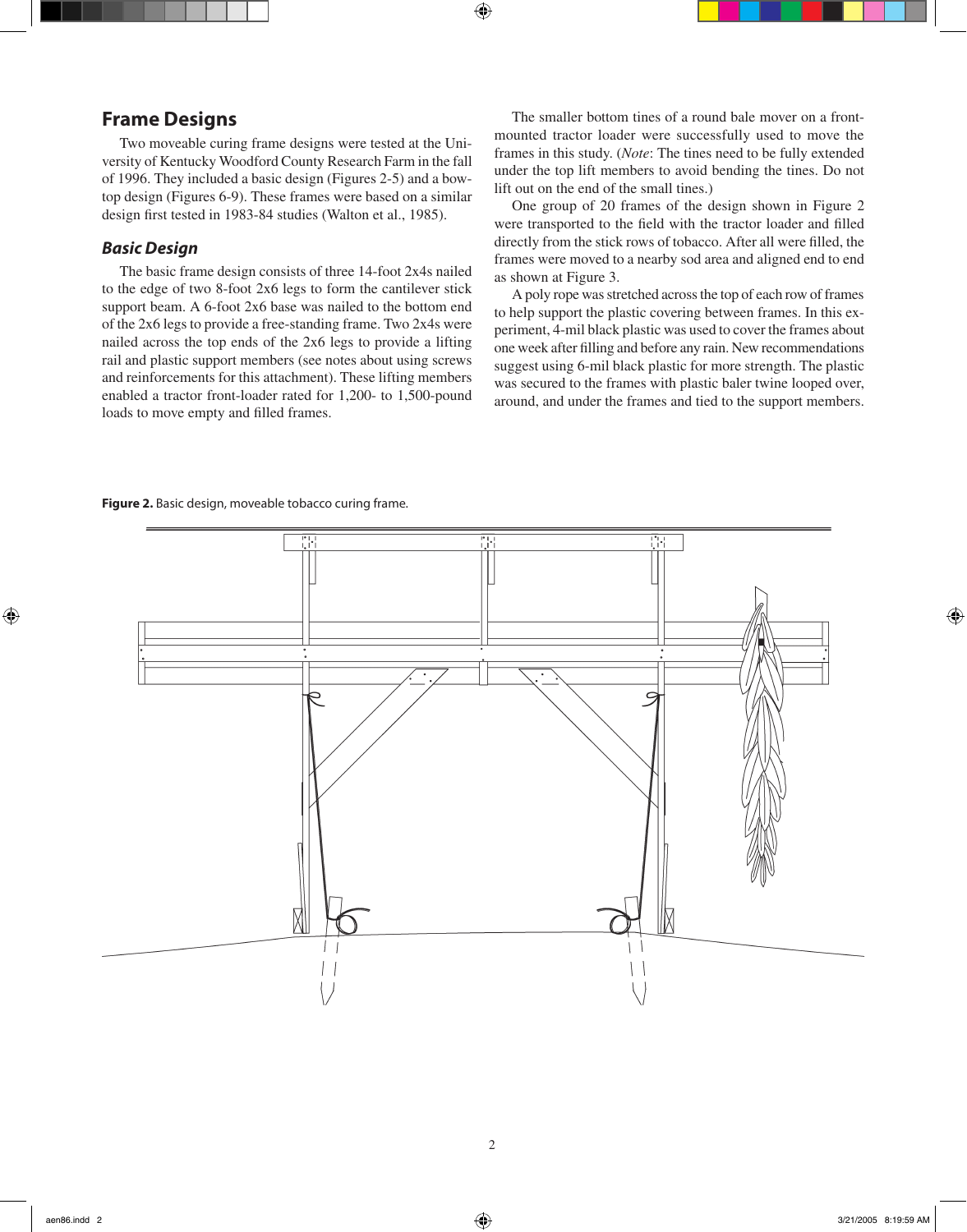



 $\bigoplus$ 

**Figure 4.** Basic design, side elevation.



 $\bigoplus$ 

 $\bigoplus$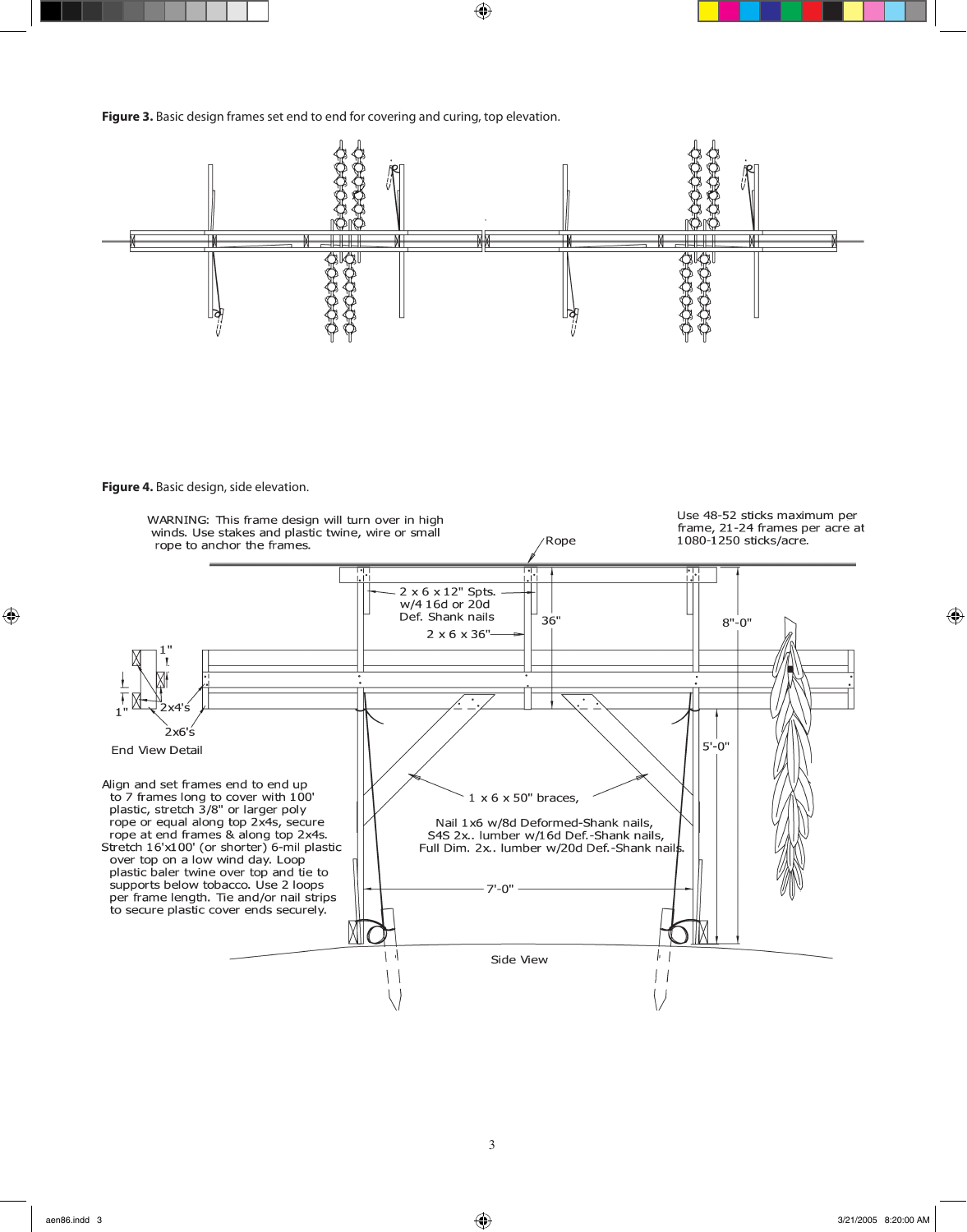$\bigoplus$ 

**Figure 5.** Basic design, end elevation.



 $\bigoplus$ 

 $\bigoplus$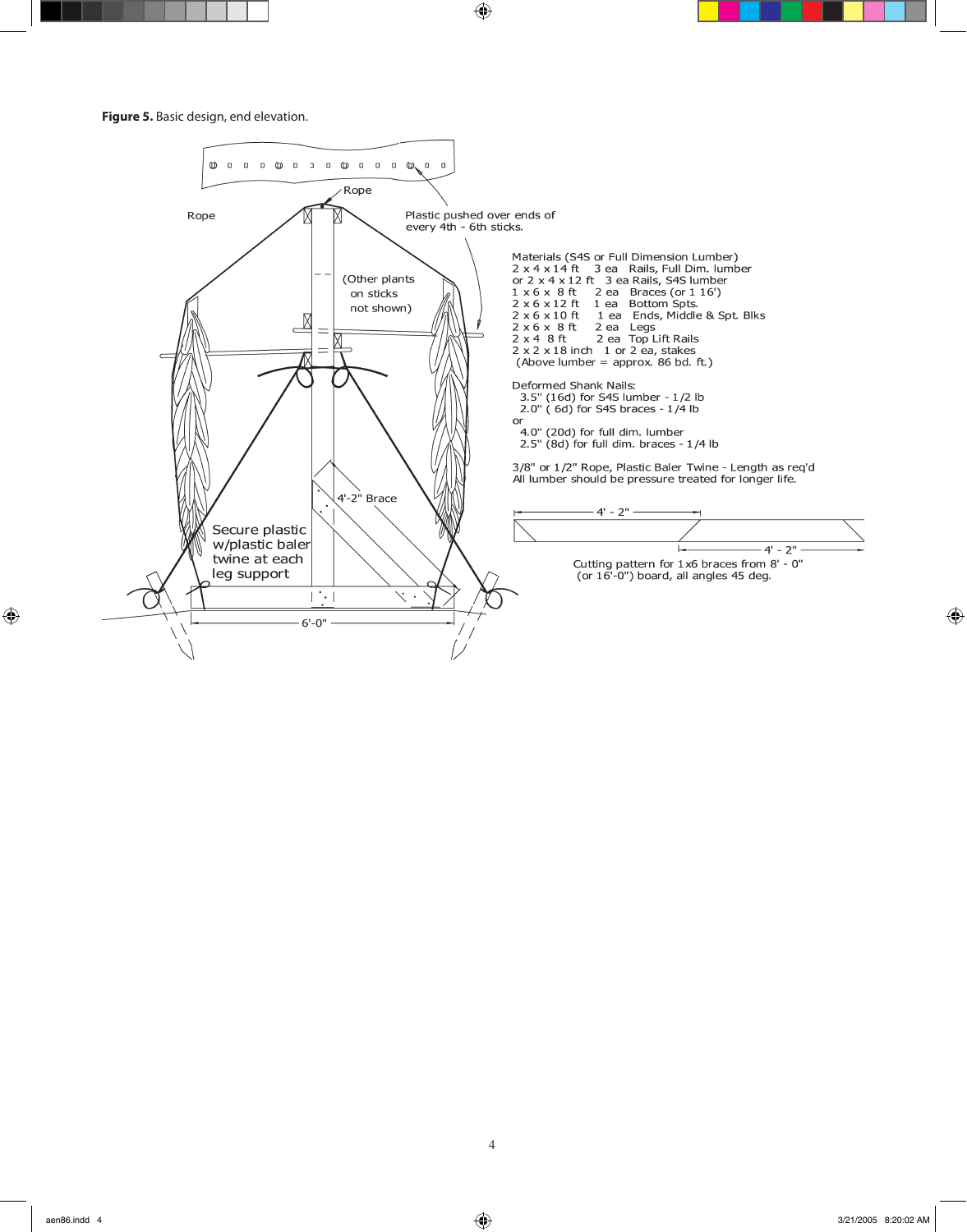#### **Bow-Top Design**

Another group of frames of the design shown in Figure 6 had a 15-foot 1x4 bowed and nailed over the top. These frames were aligned side by side (Figure 7) on a sod area near the field and filled from flat-bed wagonloads of tobacco hauled from the nearby field. The 1x4 was nailed to the top of the legs and down to the ends of the stick support members to form an additional support for the plastic covering. The plastic was held to the 1x4 bow with small nailing strips (1/4- x 1-inch plywood strips) and 4d nails or double-strand twine pulled snugly over the bow and secured at the ends. The nailing strips had 4d nails about every 18 inches from the edge of the frame up to as far as a worker could reach from a stepladder (about 5 feet).

In these experiments, the strong winds of October caused serious damage to the plastic during the curing period and literally blew over each group of frames at different times. The blow-over occurred after the tobacco had nearly cured and lost so much of the green weight that the frames were too light and top-heavy to withstand the broadside winds on the ridge-top location. (The wind gusts were 35 to 40 miles per hour or higher, as reported by the National Weather Service.) Other wind damage to buildings and property also occurred around the state at that time. The uplift of the wind on the plastic literally pulled the wooden strip and 4d nails from the 1x4 pine bow.

#### **Figure 6.** Bow-top design, moveable tobacco curing frame.



 $\bigoplus$ 

 $\bigoplus$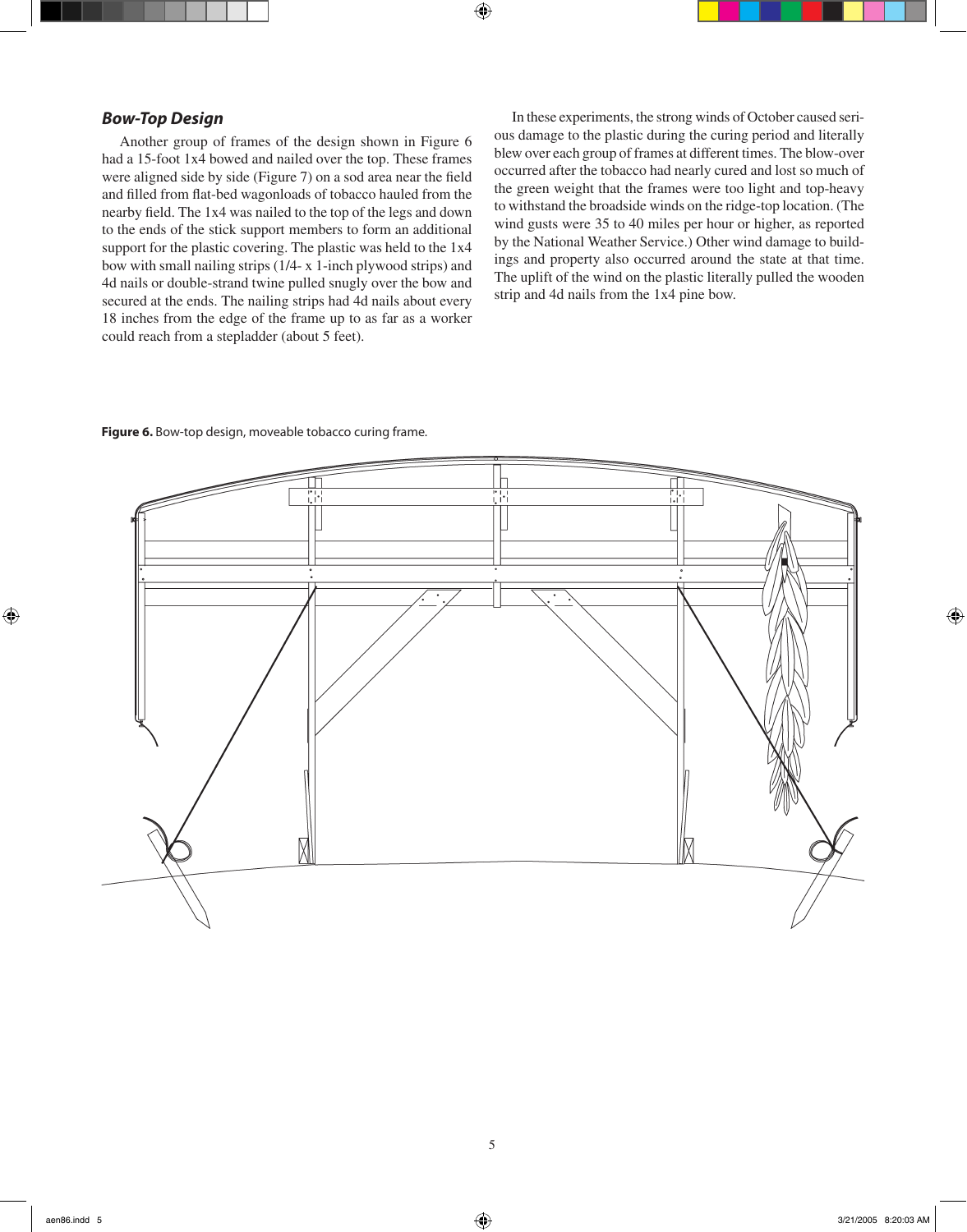**Figure 7.** Bow-top design frames set side by side for covering and curing, top elevation.



 $\bigoplus$ 

 $\bigoplus$ 

 $\bigoplus$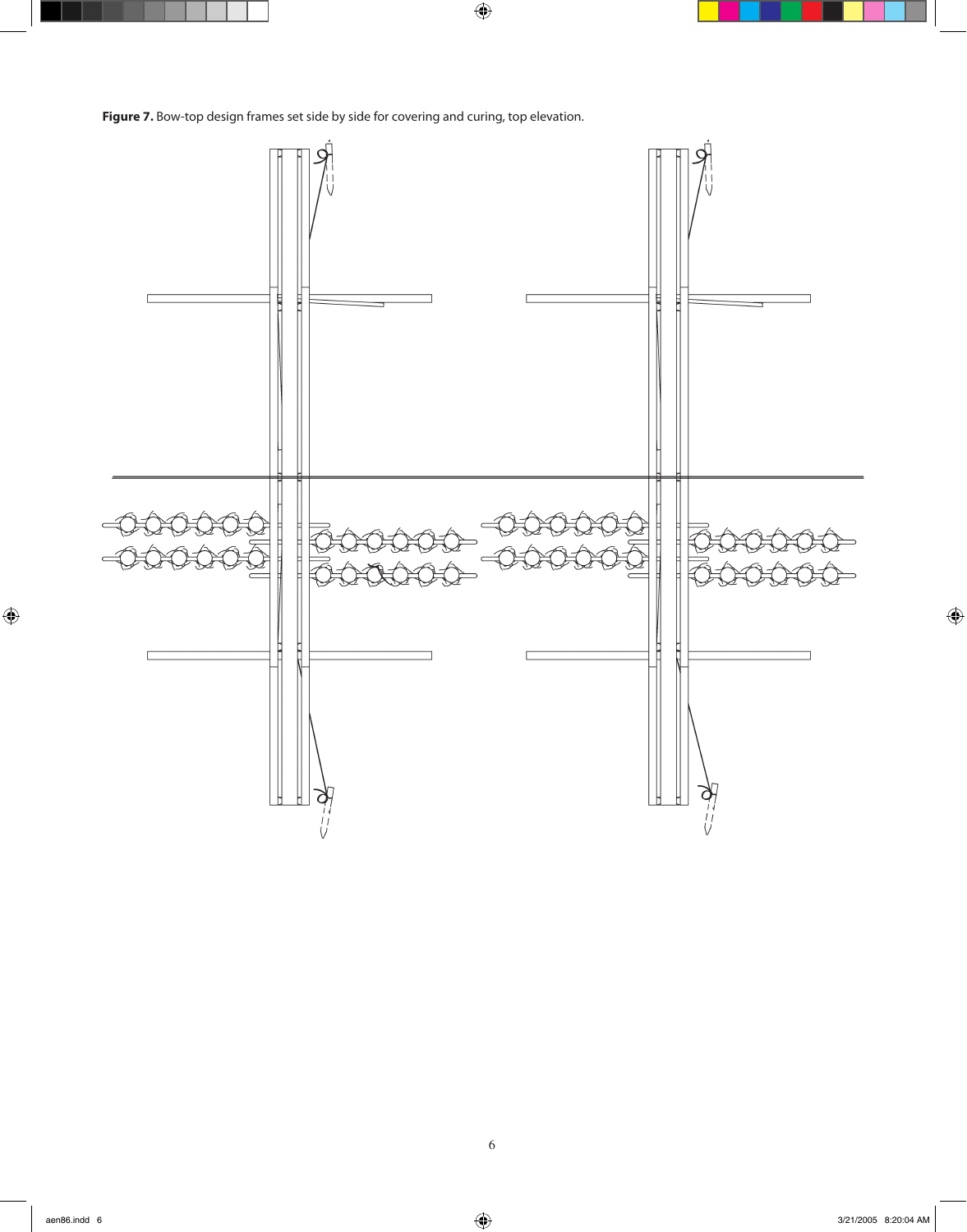



 $\bigoplus$ 

 $\bigoplus$ 

 $\bigoplus$